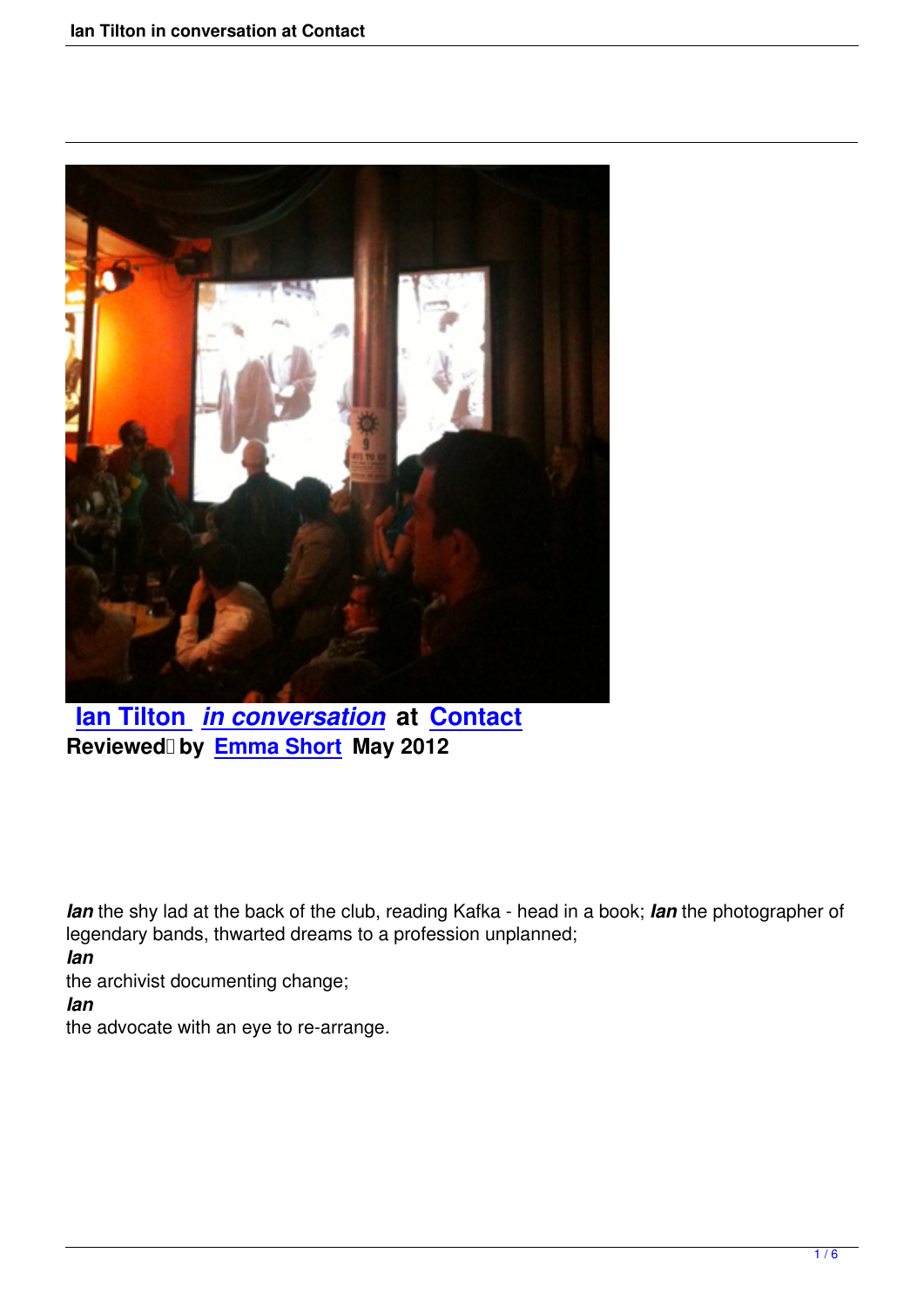**Ian Tilton** 's iconic photographs of The Happy Mondays, The Stone Roses, Kurt Cobain, The Smiths, Axel Rose, the Hacienda and many more are currently being exhibited at Manchester's Contact theatre until September. However as if that wasn't treat enough, his recent 'in [conversatio](http://www.iantilton.net/)n' in the foyer at Contact was an intimate, personal & fascinating journey of one mans struggle through personal change, the importance of the visual arts documenting moments in time and the cultural reflections made possible by them. It was a reflection on the breeding ground for creativity and on a global level, the need to break down geographical and class boundaries & to support brothers and sisters from across the globe in their ambitions and lives.

Hosted by the Contact's enigmatic Artistic Director, Baba Israel, it's no coincidence that both the *Contacting the World* festivals held there since 2002 and the *One World* project in Oldham, which is close to Ian's heart both connect with other countries and cultures to encourage unity and understanding, lasting relationships and new ways of collaborating ( www.contactingtheworld.org &

www.ukunitarians.org.uk [\).](http://www.contactingtheworld.org/) 

## **Ian's Story**

At the age of 14 Ian went deaf, he has 5% capacity left in one ear and 20% in the other. The news at the age of 18 that this would prevent him from ever swimming again forced him to give up his place at Newcastle University where he was to study marine biology and left him at a crossroads, where he turned to his two next best loves – music and photography. He adored the sounds resonating through his body when he went to gigs, and after a course in Blackpool, he began taking photos of bands in the post punk scene utilising his practical experience behind the camera.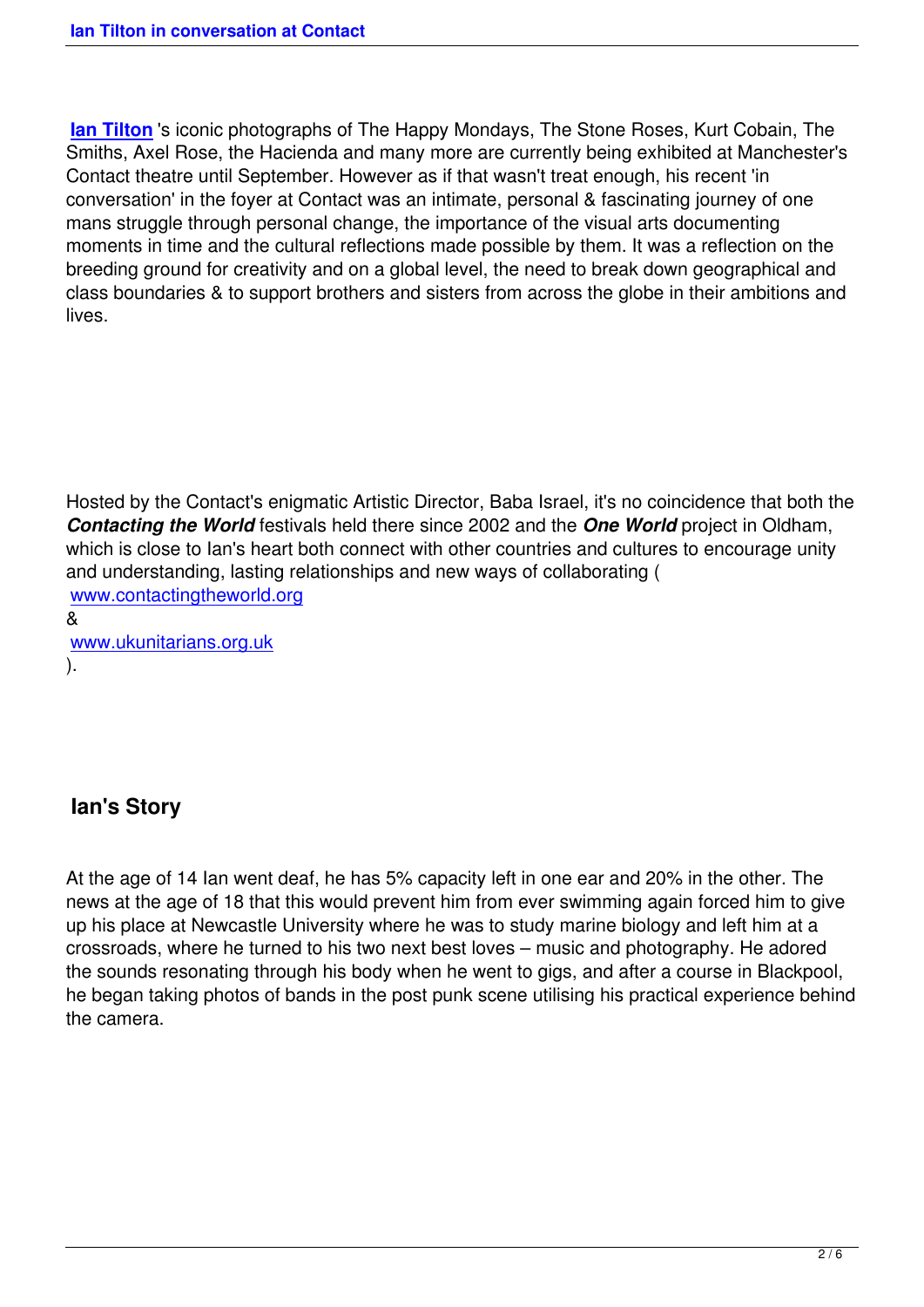In describing his deafness during the conversation as an 'isolating disability' he does so tentatively, seemingly worried about the message this may convey initially. However, his emphasis on working within the limitations of a situation, whether it be his deafness at the core, or the financial position of struggling bands, or the plight of asylum seekers, the subsequent tales of sheer tenacity and optimism in the face of adversity were the overarching themes of the evening.

In context, Ian described how his confidence was knocked and how being able to talk and communicate with people became difficult; lip reading he says, after an hour or so, is thoroughly exhausting. After his last operation he made a promise to himself to take off armed with cameras, tent and tripod to explore the Lake District; nothing was going to stop him from living a normal life, and once he started to become recognised on the circuit - partly due to photos he took of his brother's band 'The Membranes' and 'Section 25' he got carried along on a wave of people asking him for photographs more and more. Before this, he smiles, 'I was sitting in clubs listening to music whilst reading Kafka and Camus, looking all deep and feeling really shy'.

## **'Madchester' and beyond**

In bringing the focus upon Manchester, Ian tells us how everything in the early 80's was happening in Hulme, in the centre where people were slumming it in the Crescent and how fantastic a scene it was! It was a rough place he recollects and in the arts it was difficult to earn a living so not expecting too much money was the best way to be. Whatever money did come along was best used to express yourself with and just create. In that sense the money was just a tool to get to the next part of the jigsaw 'not making money the master; the money will take care of itself'. One thing that really stood out about Manchester to Ian that he hasn't seen in other towns is that traditionally people were genuinely happy for those that did well and friends always pulled their mates up on the way - rare by all accounts.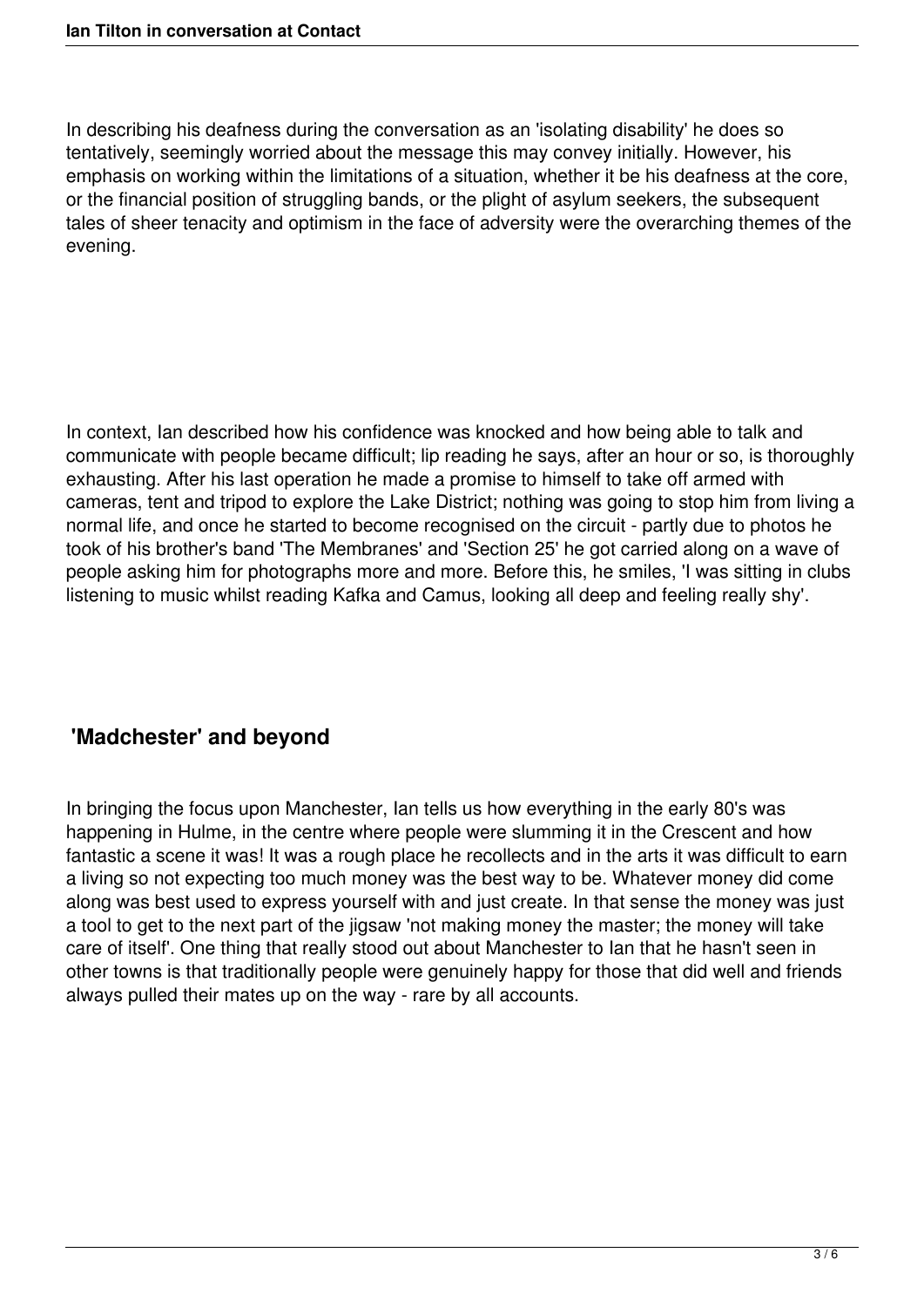

visual archiving

[Anyway ba](http://vimeo.com/20349489)ck to Ian and tho[se magnificent freeze f](http://www.JaniceGrahamBand.com)rames of time. Another ele[ment to the](http://vimeo.com/20349489) creativity of the 80's is the culture and history that was captured on film – that which at the time may have been 'just a photo' or 'footage' now serves as a veritable window into the past and captures the very essence of what was and how things evolved – youth culture and its transition.

As there were very few people taking photos at the time of Factory Records and the Hacienda there's a great sense of honour from Ian that he was allowed to take what he did. They're a testament to Manchester's history – a great document, and as Ian points out, part of archiving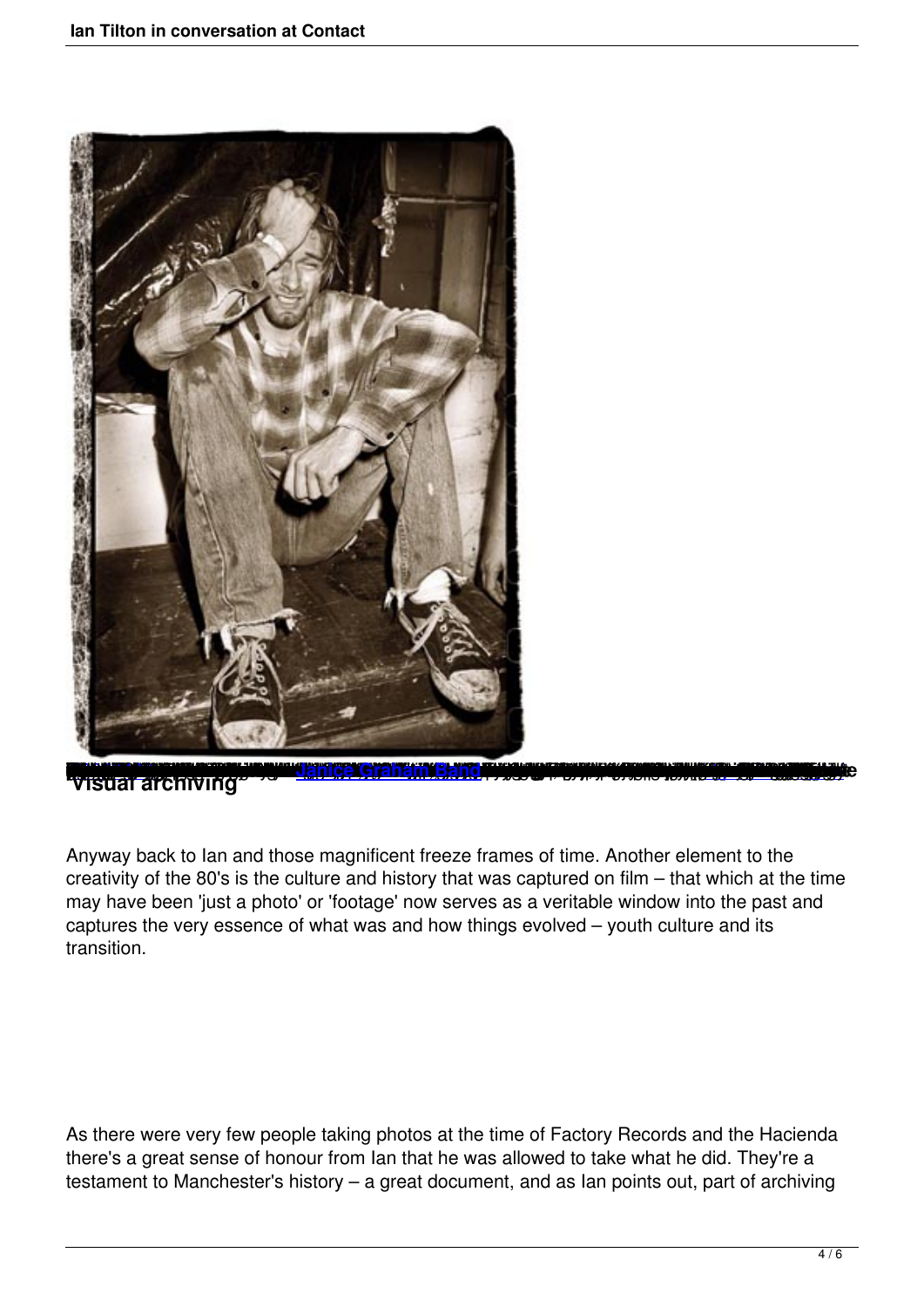with longevity, capturing and maintaining history.



A wonderful example of this is when Ian talks us through one of his photos taken when the Hacienda went to Paris in 3 coach loads to see James at the Locomotive in 1990. In the photograph are groups of fans on the street, the guys on the left hand side, he points out represent The Smiths – they'd finished by then but the dock martins can be clearly seen in the photo. The woman in the centre has a sort of Lennon thing going on which is associated with psychedelia and the massive revival in 88, 89 & 90. So within the picture there's a definite transition happening. On the right hand side there's a guy wearing kickers and baggys – evidently symbolic of the Happy Mondays and he seems to be, in the shot, turning his back on the previous half decade! Ian goes on to explain that if he could pull out from the shot there's a guy looking straight at him clad in paisley with his whole life ahead of him, and that's where it stopped, at 1990. Beautiful!

To listen to Ian with his wealth of experience and wisdom was a true privilege. A man of endless patience, happy to give his time to people who want to know about anything and more. Ian alongside his photography with bands he has established relationships with works now as a counsellor, dedicates his time to several charities and gives workshops on photography. In the bar afterwards whilst raising awareness of the One World Charity in Oldham Ian raffles off one of his exquisite prints of Kurt sat on a wooden porch in a rocking chair – needless to say tickets